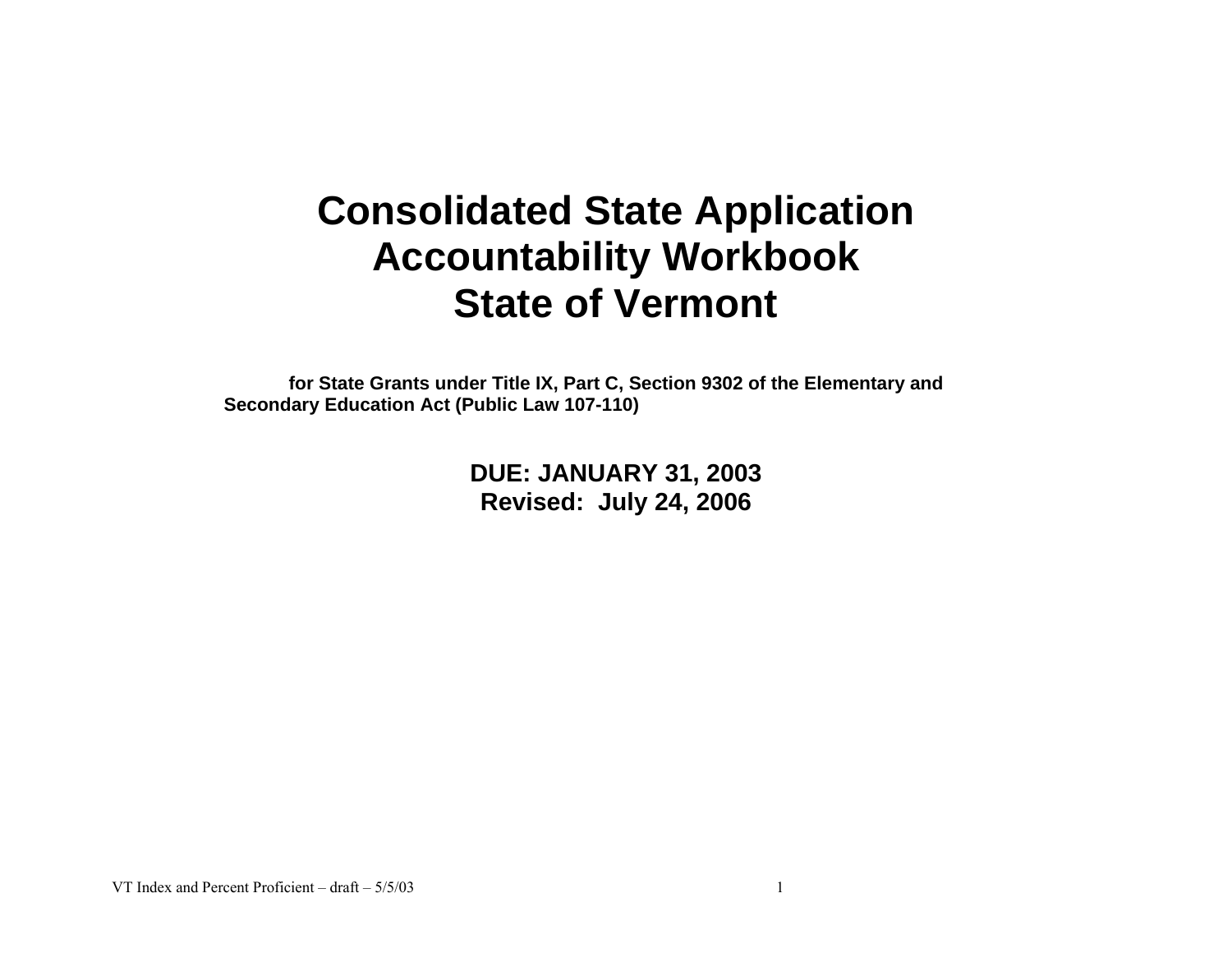

**U. S. Department of Education Office of Elementary and Secondary Education Washington, D.C. 20202** 

**Summary of Implementation Status for Required Elements of State Accountability Systems**

**Status State Accountability System Element** 

**Principle 1: All Schools**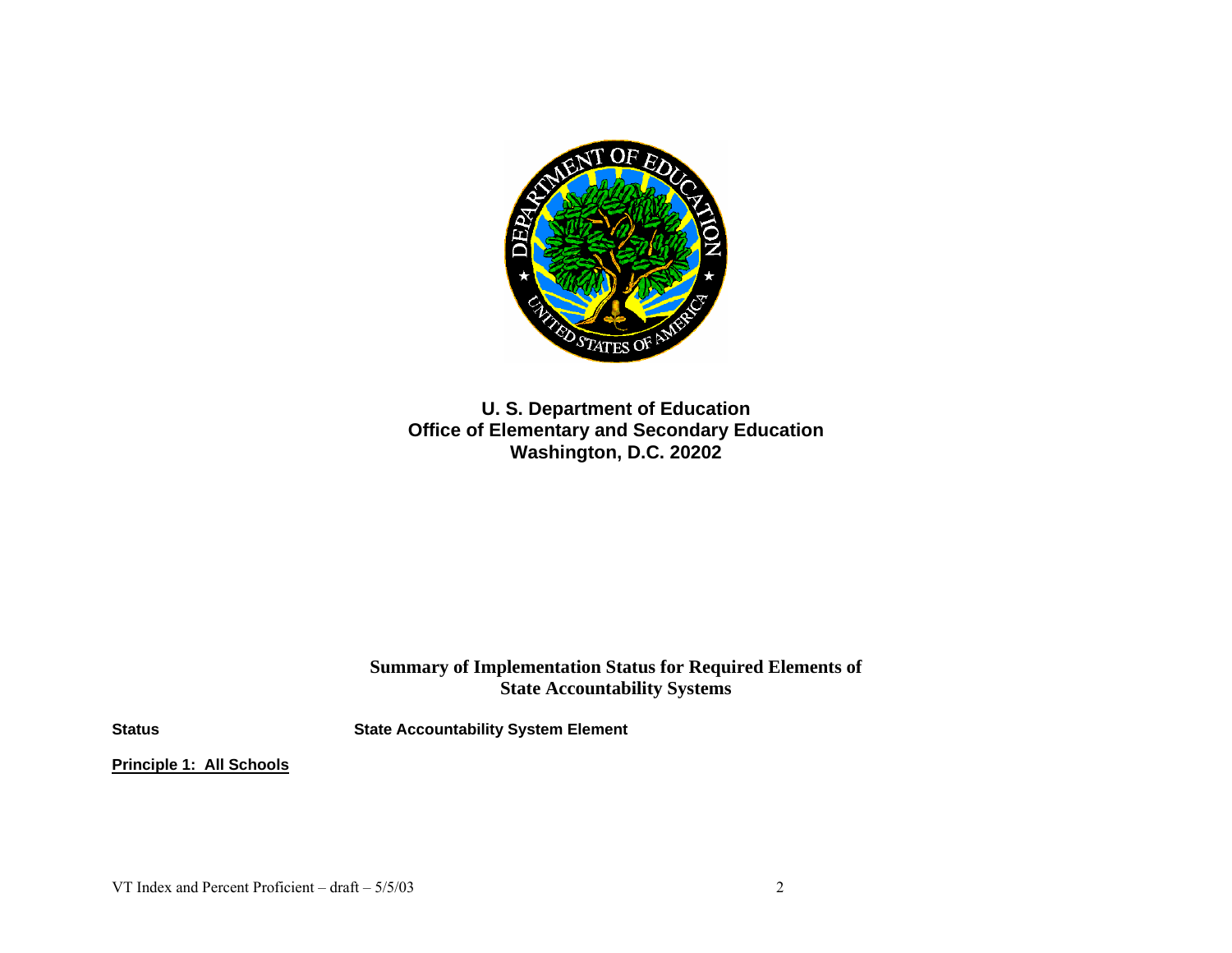|  | $F \mid 1.1$ Accountability system includes all schools and districts in the state. |
|--|-------------------------------------------------------------------------------------|
|  |                                                                                     |

- F 1.2 Accountability system holds *all schools to the same criteria*.
- F 1.3 Accountability system incorporates the *academic achievement standards*.
- F 1.4 Accountability system provides *information in a timely manner*.
- F 1.5 Accountability system includes *report cards*.
- P 1.6 Accountability system includes *rewards and sanctions*.

#### **Principle 2: All Students**

F

F

F

F

- 2.1 The accountability system includes *all students*
- F 2.2 The accountability system has a consistent definition of *full academic year*.
	- 2.3 The accountability system properly includes *mobile students*.

#### **Principle 3: Method of AYP Determinations**

- F 3.1 Accountability system expects *all student subgroups, public schools, and LEAs to reach proficiency by 2013-14*.
- F 3.2 Accountability system has a method for determining whether *student subgroups, public schools, and LEAs made adequate yearly progress.* 
	- 3.2a Accountability system establishes a *starting point*.
	- 3.2b Accountability system establishes *statewide annual measurable objectives*.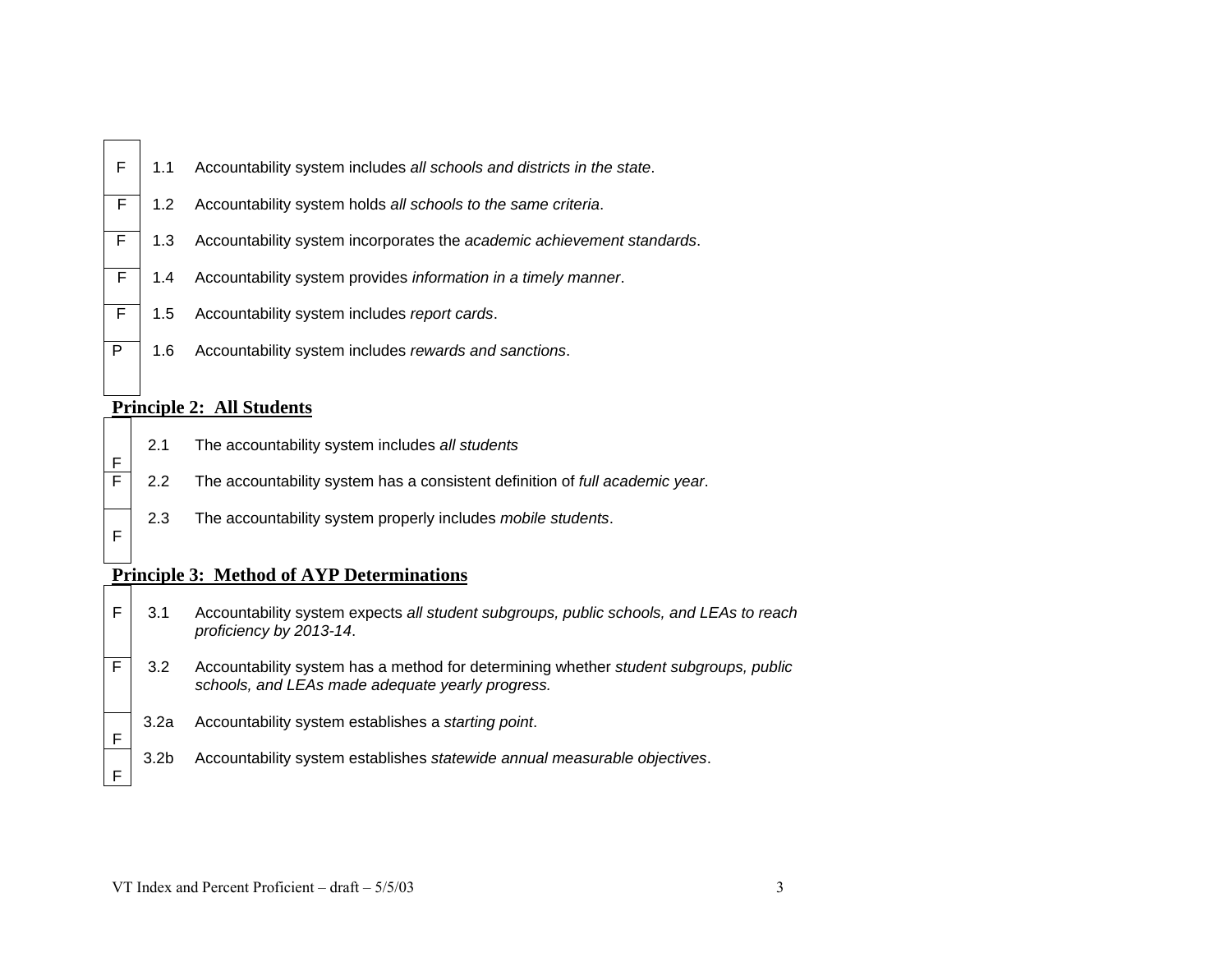F 3.2c Accountability system establishes *intermediate goals*.

#### **Principle 4: Annual Decisions**

P 4.1 The accountability system *determines annually the progress* of schools and districts.

#### **STATUS Legend:**

**F** – Final state policy **P** – Proposed policy, awaiting State approval **W** – Working to formulate policy

# **Principle 5: Subgroup Accountability**

| F              | 5.1           | The accountability system includes all the required student subgroups.                                                                                                                                                                 |
|----------------|---------------|----------------------------------------------------------------------------------------------------------------------------------------------------------------------------------------------------------------------------------------|
| F              | 5.2           | The accountability system holds schools and LEAs accountable for the progress of student<br>subgroups.                                                                                                                                 |
| F              | 5.3           | The accountability system includes students with disabilities.                                                                                                                                                                         |
| $\overline{F}$ | 5.4           | The accountability system includes limited English proficient students.                                                                                                                                                                |
| F              | $5.5^{\circ}$ | The State has determined the minimum number of students sufficient to yield statistically<br>reliable information for each purpose for which disaggregated data are used.                                                              |
| F              | 5.6           | The State has strategies to protect the privacy of individual students in reporting<br>achievement results and in determining whether schools and LEAs are making adequate<br>yearly progress on the basis of disaggregated subgroups. |
|                |               | <b>Principle 6: Based on Academic Assessments</b>                                                                                                                                                                                      |
| $\mathsf{F}$   |               |                                                                                                                                                                                                                                        |
|                | 6.1           | Accountability system is based primarily on academic assessments.                                                                                                                                                                      |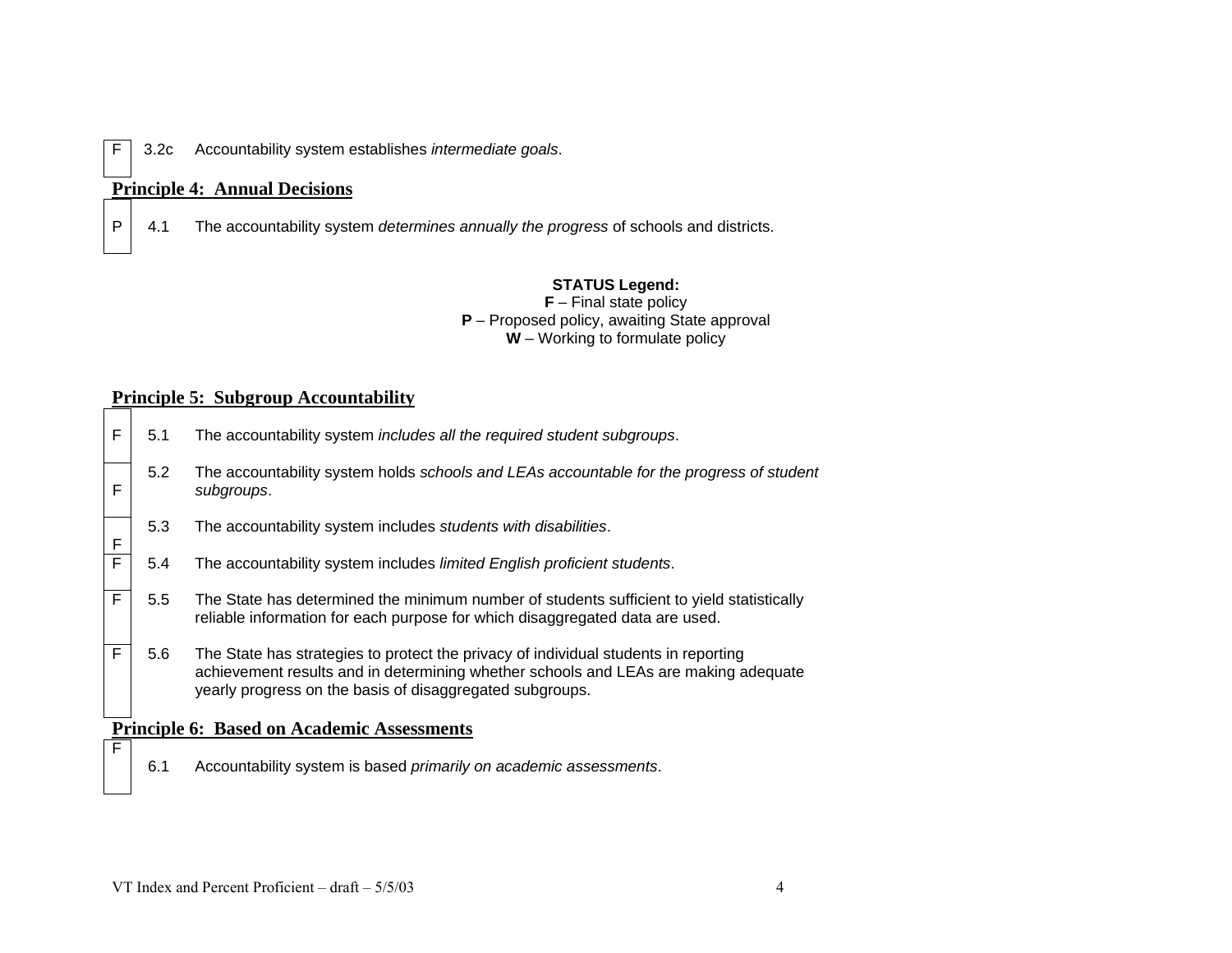|                |      | <b>Principle 7: Additional Indicators</b>                                                                                        |  |  |  |  |  |  |  |  |
|----------------|------|----------------------------------------------------------------------------------------------------------------------------------|--|--|--|--|--|--|--|--|
| $\mathsf{P}$   | 7.1  | Accountability system includes graduation rate for high schools.                                                                 |  |  |  |  |  |  |  |  |
| $\mathsf{F}$   | 7.2  | Accountability system includes an additional academic indicator for elementary and middle<br>schools.                            |  |  |  |  |  |  |  |  |
| $\overline{F}$ | 7.3  | Additional indicators are valid and reliable.                                                                                    |  |  |  |  |  |  |  |  |
|                |      | <b>Principle 8: Separate Decisions for Reading/Language Arts and Mathematics</b>                                                 |  |  |  |  |  |  |  |  |
| $\mathsf{P}$   | 8.1  | Accountability system holds students, schools and districts separately accountable for<br>reading/language arts and mathematics. |  |  |  |  |  |  |  |  |
|                |      | <b>Principle 9: System Validity and Reliability</b>                                                                              |  |  |  |  |  |  |  |  |
| $\overline{F}$ | 9.1  | Accountability system produces reliable decisions.                                                                               |  |  |  |  |  |  |  |  |
| $\mathsf F$    | 9.2  | Accountability system produces valid decisions.                                                                                  |  |  |  |  |  |  |  |  |
| F              | 9.3  | State has a plan for addressing changes in assessment and student population.                                                    |  |  |  |  |  |  |  |  |
|                |      | <b>Principle 10: Participation Rate</b>                                                                                          |  |  |  |  |  |  |  |  |
| F              | 10.1 | Accountability system has a means for calculating the rate of participation in the statewide<br>assessment.                      |  |  |  |  |  |  |  |  |
| $\overline{F}$ | 10.2 | Accountability system has a means for applying the 95% assessment criteria to student<br>subgroups and small schools.            |  |  |  |  |  |  |  |  |
|                |      |                                                                                                                                  |  |  |  |  |  |  |  |  |

# **Principle 1: All Schools**

- **1.1 Accountability system includes all schools and districts in the state.**
- **1.2 Accountability system holds all schools to the same criteria.**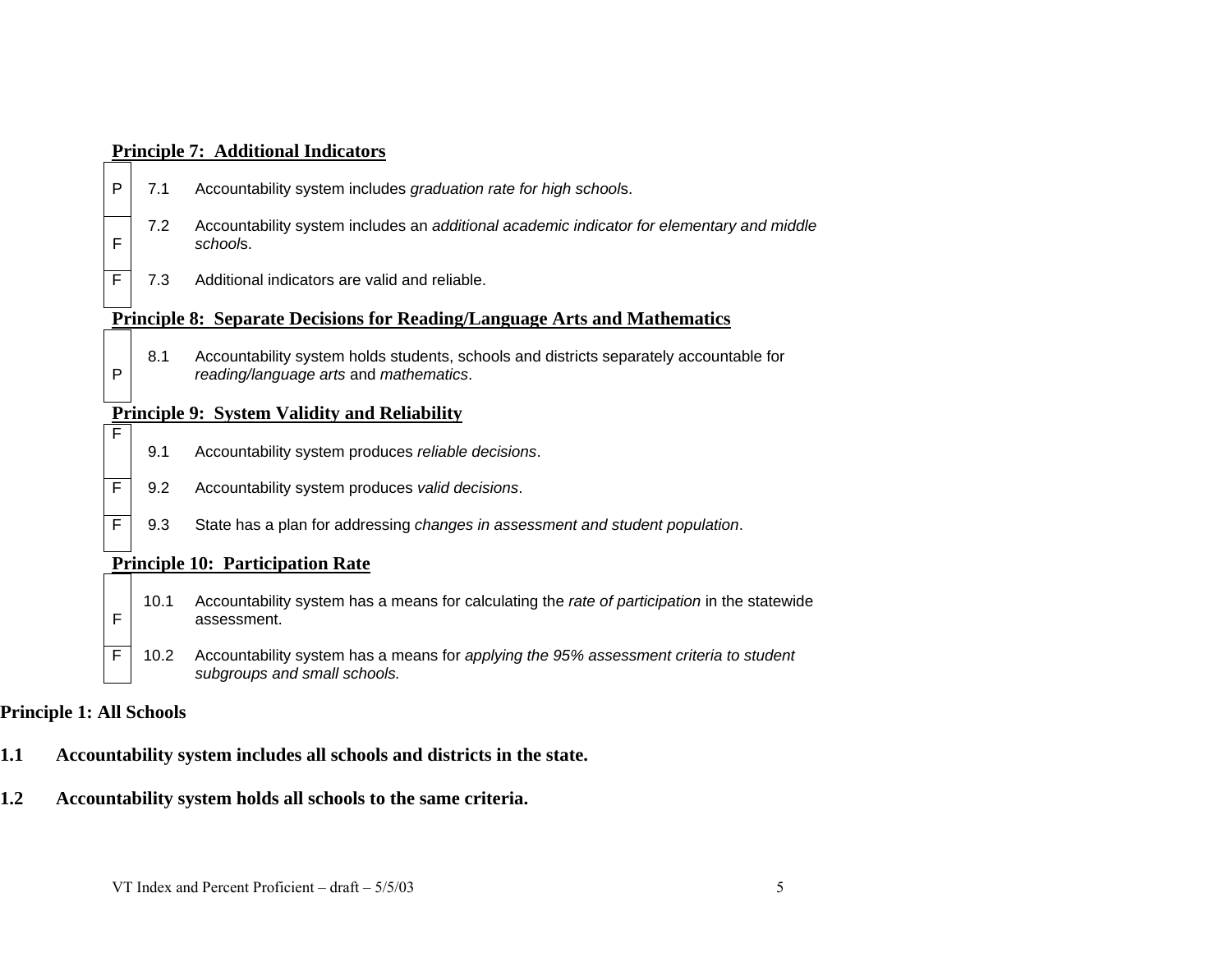Comments below relate to 1.1 and 1.2.

In September 2004, revised Rules for Vermont's School Accountability System Based on Student Achievement took effect, replacing the rules adopted in July 2000. A copy of the rules is attached.

In 2004, through Act 114, Sec. 3 (adding section 26 to 16 V.S.A. 563), the legislature made local school districts LEAs for purposes of meeting NCLBA accountability requirements. Under the Workbook of June 2003, Vermont's supervisory unions were LEAs.

With the New England Common Assessment Program (NECAP, with New Hampshire and Rhode Island) reading and mathematics examinations in grades 3-8, and NECAP writing in grades 5 and 8, first implemented in Fall 2005, and with the administration of the New Standards Reference Exam in grade 10 in March 2006, all Vermont schools have testing required by NCLBA. There will be new NECAP reading, mathematics, and writing in high schools beginning in Fall 2007.

With the implementation of NECAP testing, Vermont no longer uses the Small Schools Review described in the 2003 Workbook. Instead, the State will make AYP decisions for all schools for the All Student Group, regardless of the "n" size, using the indexes. Vermont will apply a minimum 'n' of 40 or more students for subgroup decisions for one year of results (no longer combining two years of results into a rolling average) and continue to use a confidence interval of .01.

# **1.3 Accountability system incorporates the academic achievement standards.**

For the new NECAP tests, Vermont has adopted four performance levels (with corresponding index values) − proficient with distinction (500 points), proficient (500 points), partially proficient (375 points), and substantially below proficient (250 and 125 points based on scale scores within that achievement level). Vermont will report percent proficient regardless of whether the index scores are reported.

With four achievement levels for NECAP instead of five for NSRE, the substantially below proficient band is larger. We have split it into two segments by using scale scores and will assign 250 points to those students in the upper segment (closer to the cut point for partially proficient) and 125 to those in the lower segment. Students who participate in NECAP but do not have a scale score receive 0 points.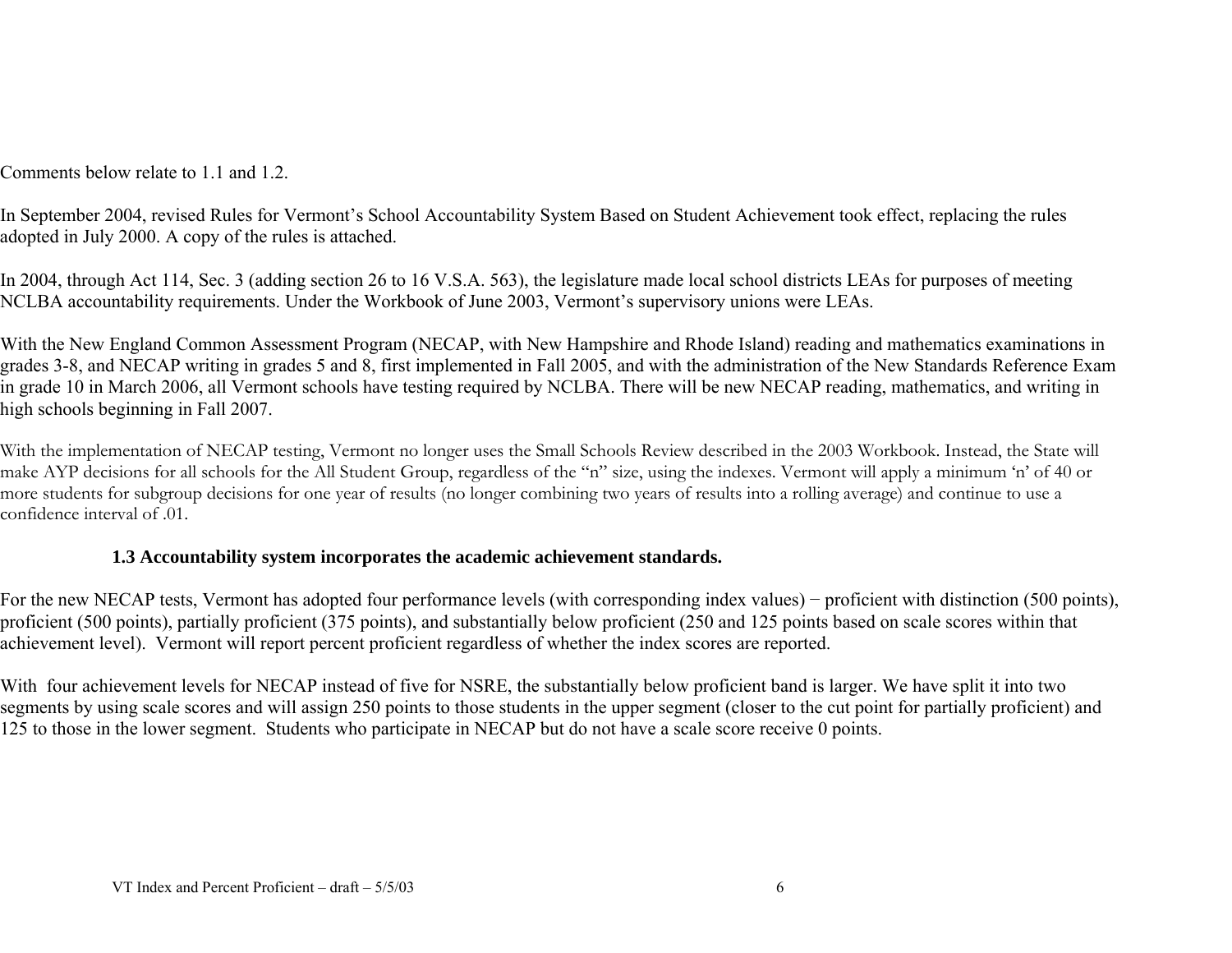# **1.4 Accountability system provides information in a timely manner.**

As indicated above, the new NECAP assessments in grades 3-8 are given in the fall, with results available in late winter/early spring. This will become the case for high schools with the Fall 2007 tests.

| The following table illustrates how Vermont will provide accountability information in a timely manner |  |  |
|--------------------------------------------------------------------------------------------------------|--|--|
|--------------------------------------------------------------------------------------------------------|--|--|

| When Learning/Teaching | When Assessment Occurs& | When AYP Consequences |  |
|------------------------|-------------------------|-----------------------|--|
| Occurs                 | When AYP Determinations | Apply                 |  |
|                        | are Made                |                       |  |
| SY 2004-2005           | Assessment, Fall 2005   | SY 2006-2007          |  |
|                        | AYP Determination,      |                       |  |
|                        | Winter/Spring 2006      |                       |  |
| SY 2005-2006           | Assessment, Fall 2006   | SY 2007-2008          |  |
|                        | AYP Determination,      |                       |  |
|                        | Winter/Spring 2007      |                       |  |

As indicated above, the new NECAP assessments in grades 3-8 are given in the fall, with results available in late winter/early spring. This will become the case for high schools with the Fall 2007 tests.

AYP decisions for 9-12 high schools will be made as soon after receiving and verifying Spring 2006 NSRE results as possible – most likely October 2006. These decisions will apply to SY06-07. In Spring 2007, when we make AYP decisions to apply to SY07-08, decisions for 9-12 high schools will be based only on the academic indicator (graduation rate) for this one-time transitional decision. In Spring 2008, results from NECAP 2007 fall testing at grades 3- 8 and grade 11 will determine school status for SY08-09.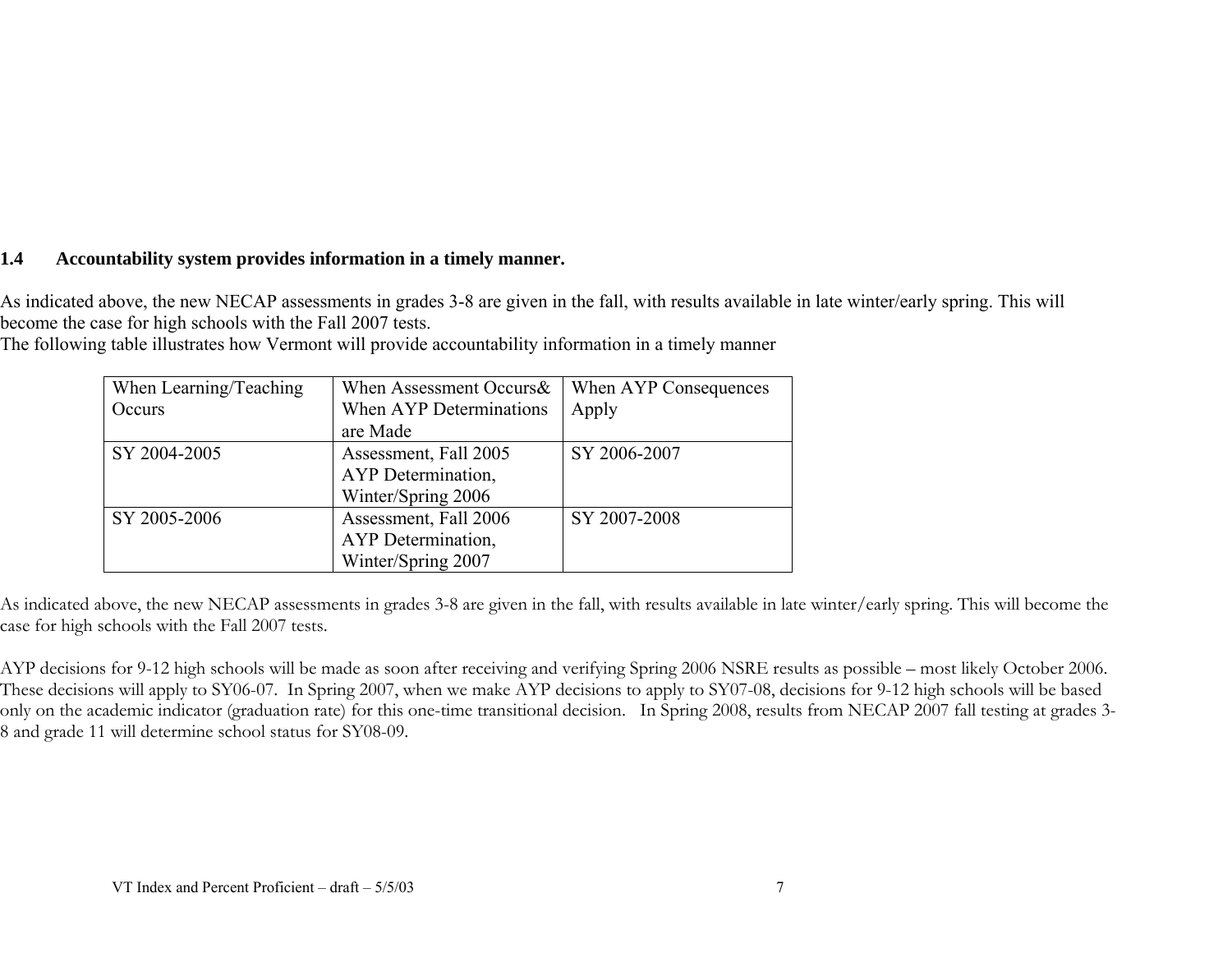#### **1.5 Accountability system includes report cards**

#### **1.6 Accountability system includes rewards and sanctions**

The issue of rewards was discussed during the recent Title I monitoring visit. We met with the Committee of Practitioners on June 22, 2006 and they recommended that:

Since the criteria for Academic Achievement Recognition (AAR) must be based on AYP results, schools that meet the criteria for receiving AAR will have that status published on their AYP report and information about these schools will be released as part of the AYP press release.

#### Criteria:

A school may achieve AAR in either reading and/or mathematics but must meet the criteria for the student groups described in NCLBA 1111 (b) (2) and must also meet the Academic Indicator for the school.

A school can achieve AAR if those student groups in NCLBA 1111 (b) (2):

- Have an index score at least one point above the required AMO for two consecutive years, or,
- . Increase their index by a specific point value from one year to the next

# **Principle 2: All Students**

- **2.1 Accountability system includes all students**
- **2.2 Accountability system has a consistent definition of full academic year**
- **2.3 Accountability system properly includes mobile students**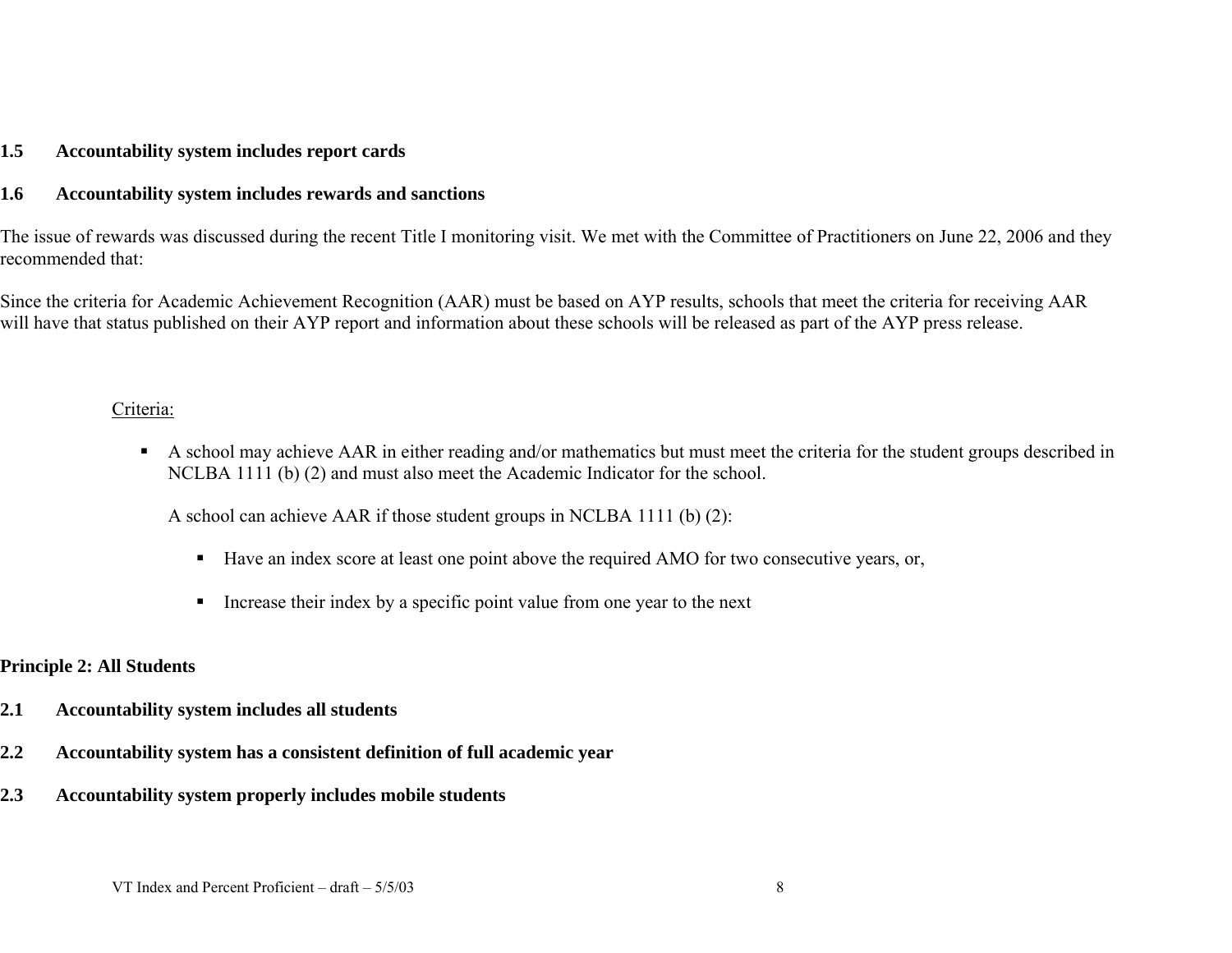Comments below apply to 2.1, 2.2, and 2.3 above.

Vermont has adopted a new definition for "full academic year" because the State is tracking students through its fall and spring data collections. The new definition holds schools accountable for those students who have been continuously enrolled from the first day of school to the last.

For AYP, because the NECAP is administered in the fall but assesses the learning that students did during the prior school year, we count student results at the school in which they did the learning. If students attended the school where they did the learning for the full academic year, their results are included for that school in its AYP index. We hold schools accountable for participation based on where students take the test.

# **Principle 3: Method of AYP Determinations**

# **3.1 Accountability system expects all student subgroups, public schools, and LEAs to reach proficiency by 2013-2014**.

With the adoption of NECAP tests in grades 3-8, Vermont no longer averages test results over two years; annual determinations are made with one year of results. In addition, adoption of the new tests no longer requires placing equal weight on basic and analytical reporting areas, as each new NECAP (reading, mathematics, and writing) test reports one overall score. We will continue to index the 10<sup>th</sup> grade NSRE as we have in the past until the new high school NECAP tests are available.

AYP decisions for 9-12 high schools will be made as soon after receiving and verifying Spring 2006 NSRE results as possible – most likely October 2006. These decisions will apply to SY06-07. In Spring 2007, when Vermont makes AYP decisions to apply to SY07-08, decisions for 9-12 high schools will be based only on the academic indicator (graduation rate) for this one-time transitional decision. In Spring 2008, results from NECAP 2007 fall testing at grades 3-8 and grade 11 will determine school status for SY08-09.

The following table shows that in our transition plan we measure student learning for each school year and test a unique cohort each year. Moving from spring to fall testing, this plan avoids testing the same cohort of students twice, with most of the time between the two tests being summer vacation.

|  |  |  | Assessment   Accountability   Accountability   Assessment   Accountability   Assessment   Accountability |
|--|--|--|----------------------------------------------------------------------------------------------------------|
|  |  |  | of SY 04-   for SY 05-06   for SY 06-07   of SY 05-   for SY 07-08   of SY 06-   For SY 08-09            |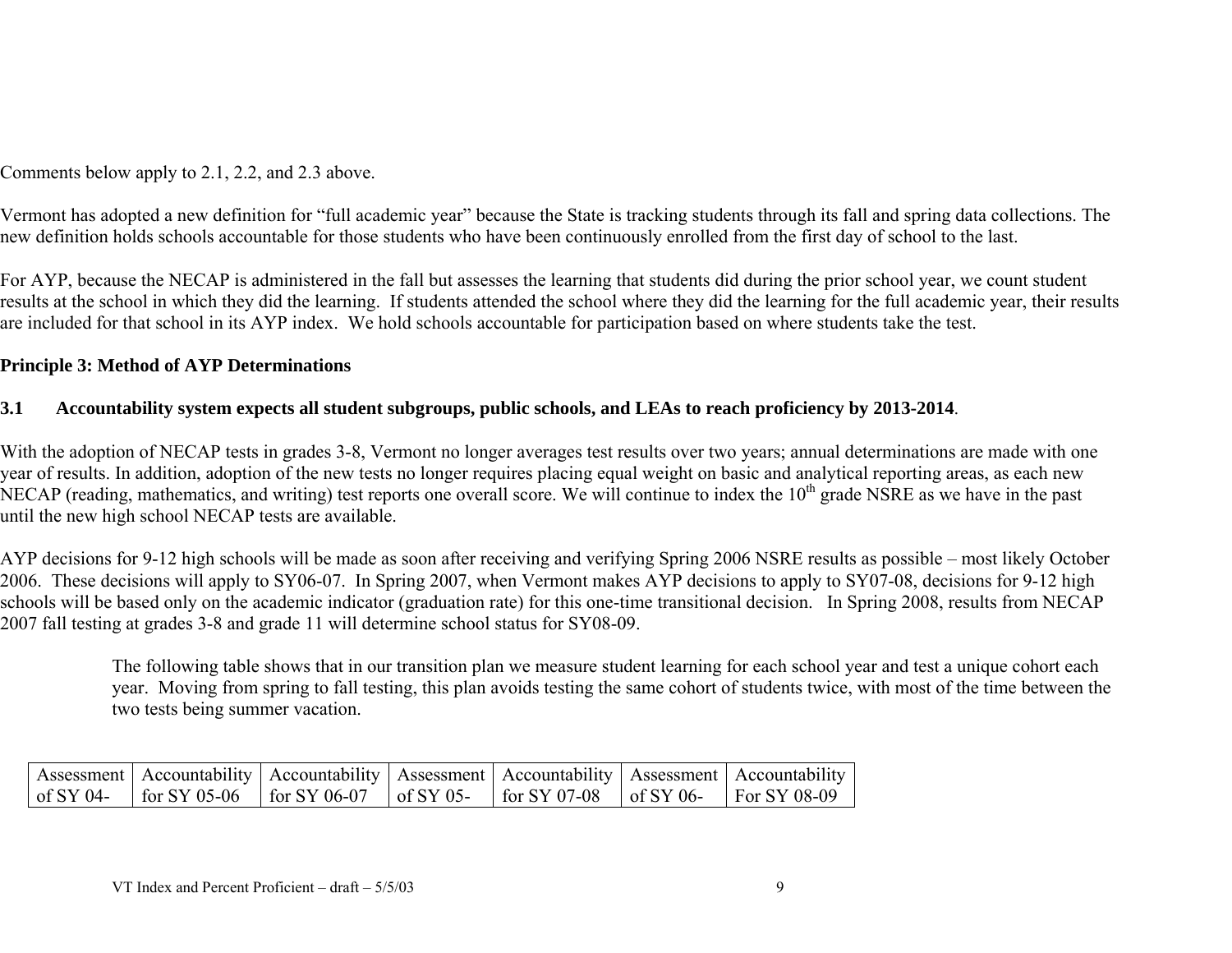| 05 Based                                                        |                                              |               | 06 Based                   |                            | 07 Based      |               |  |  |  |  |
|-----------------------------------------------------------------|----------------------------------------------|---------------|----------------------------|----------------------------|---------------|---------------|--|--|--|--|
| on:                                                             |                                              |               | on:                        |                            | on:           |               |  |  |  |  |
| For all schools except those schools that are 9-12 high schools |                                              |               |                            |                            |               |               |  |  |  |  |
| Fall 2005                                                       | Determined in                                | Determined in | Fall 2006                  | Determined in              | Fall 2007     | Determined in |  |  |  |  |
| NECAP $\&$                                                      | Fall 2005                                    | Spring 2006   | <b>NECAP</b>               | Spring 2007                | <b>NECAP</b>  | Spring 2008   |  |  |  |  |
| Spring                                                          | using                                        | using Fall    | and Spring                 | using $2006$               |               | using 2007    |  |  |  |  |
| $200510^{th}$                                                   | Academic                                     | 2005 NECAP    | 2006                       | <b>NECAP, 2006</b>         |               | NECAP,        |  |  |  |  |
| grade                                                           | Indicator                                    | and Spring    | <b>NSRE</b>                | NSRE,                      |               | academic      |  |  |  |  |
| <b>NSRE</b>                                                     | <b>2005 NSRE</b><br>academic<br>(Transition) |               |                            |                            | indicator and |               |  |  |  |  |
|                                                                 |                                              |               |                            | indicator and              |               | participation |  |  |  |  |
|                                                                 |                                              |               |                            | participation              |               |               |  |  |  |  |
|                                                                 |                                              |               | For 9-12 high schools only |                            |               |               |  |  |  |  |
| Spring                                                          | Determined in                                | Determined in | Spring                     | Determined in              | Fall 2007     | Determined in |  |  |  |  |
| $200510^{th}$                                                   | Fall 05 using                                | Fall 2006     | 2006                       | Spring $2007$              | <b>NECAP</b>  | Spring 2008   |  |  |  |  |
| grade                                                           | Spring 2005                                  | using Spring  | <b>NSRE</b>                | using                      |               | using $2007$  |  |  |  |  |
| <b>NSRE</b>                                                     | NSRE,                                        | 2006 NSRE,    |                            | academic                   |               | NECAP,        |  |  |  |  |
|                                                                 | academic                                     | academic      |                            | indicator                  |               | academic      |  |  |  |  |
|                                                                 | indicator and                                | indicator and |                            | <i><u>(graduation)</u></i> |               | indicator and |  |  |  |  |
|                                                                 | participation                                | participation |                            | rate)                      |               | participation |  |  |  |  |

As stated in 1.2 above, Vermont no longer applies the Small Schools review. Decisions are made at the all student level for all schools using the indexes.

Vermont continues to determine AYP for subgroups with more than 40 students in an assessment area in one year.

Because Vermont has just this year implemented the NECAP assessments, we are unable to apply Safe Harbor in 2006. In 2007 we will review Safe Harbor and will consider the adoption of a growth component to determine AYP. In addition, as shown in Rule 2568, school boards may use the appeals process after being identified for improvement or other consequences.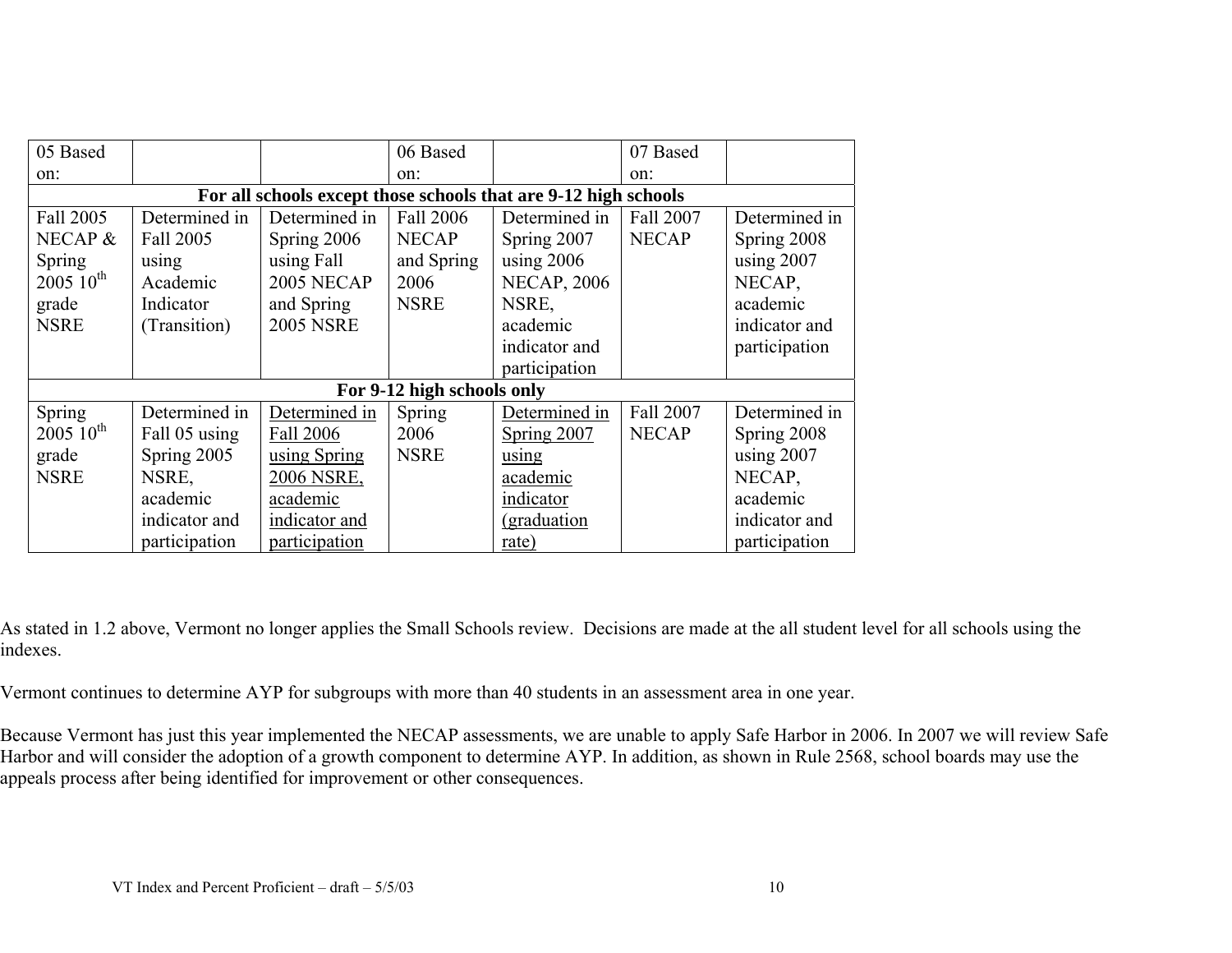Preliminary data suggest that there will be an increase in the number of schools not making AYP – possibly from 13% to 20% of our schools (approximately 60 schools).

- **3.2 Accountability system has a method for determining whether student subgroups, public schools, and LEAs made adequate yearly progress.**
- **3.2a Accountability system establishes a starting point**
- **3.2b Accountability system establishes statewide annual measurable objectives**
- **3.2c Accountability system establishes intermediate goals**

Comments below address 3.2, 3.2a, 3.2b, and 3.2c above.

Vermont has set new grade span AMOs using the original  $20<sup>th</sup>$  percentile model. We have adopted two grade span AMOs for the Spring 2006 AYP determinations − grades 3-8 and 7-12. The AMOs for grades 9-12 will continue as before until new NECAP tests are introduced in school year 2007- 2008.

These AMOs apply to both schools and LEAs with grade spans that include just 3-8; those that include 7-12 and those that include 9-12.

|      | $3 - 8$     | $3-8$   | $3-8 & 10$       | $3-8 & 10$  | $9 - 12$    | $9-12$      |
|------|-------------|---------|------------------|-------------|-------------|-------------|
| Year | Math        | Reading | Math             | Reading     | Math        | Reading     |
|      | <b>AMOs</b> | AMOs    | <b>AMOs</b>      | <b>AMOs</b> | <b>AMOs</b> | <b>AMOs</b> |
| 2006 | 390         | 403     | 341 <sup>I</sup> | 377         | 326         | 384         |
| 2007 | 390         | 403     | 341              | 377         | 326         | 384         |
| 2008 | 427         | 435     | 394              | 418         | 384         | 423         |
| 2009 | 427         | 435     | 394              | 418         | 384         | 423         |
| 2010 | 427         | 435     | 394              | 418         | 384         | 423         |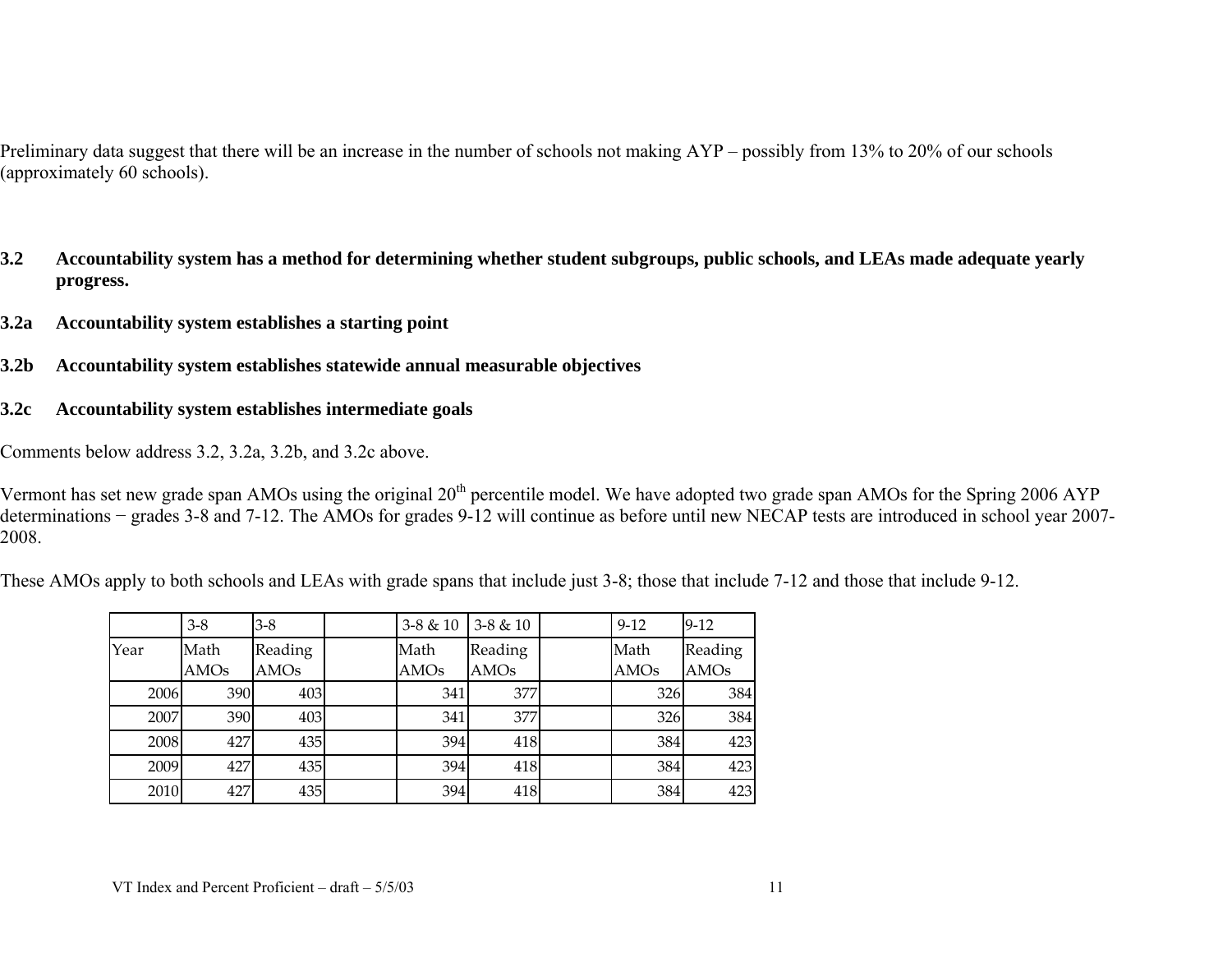| 2011 | 463 | 468 | 447 | 459 | 442 | 462 |
|------|-----|-----|-----|-----|-----|-----|
| 2012 | 463 | 468 | 447 | 459 | 442 | 462 |
| 2013 | 463 | 468 | 447 | 459 | 442 | 462 |
| 2014 | 500 | 500 | 500 | 500 | 500 | 500 |

#### **Principle 4 Annual Decisions**

#### **Accountability system determines annually the progress of schools and districts**

Through Act 64 of 2003 and Act 114 of 2004, the legislature authorized the Commissioner of Education to determine annually whether schools and LEAs are meeting state standards and making adequate yearly progress through school year 2006. This year, through Sec. 23 of H.867 (the Education Technical Corrections bill), the legislature extended this annual authority through school year 2008.

#### **Principle 5 Subgroup Accountability**

- **5.1 Accountability system includes all the required subgroups**
- **5.2 Accountability system holds schools and LEAs accountable for the progress of student subgroups**
- **5.3 Accountability system includes students with disabilities**
- **5.4 Accountability system includes limited English proficient students**

Comments below cover 5.1, 5.2, 5.3, and 5.4 above.

To ensure reliable decisions, Vermont will apply adequate yearly progress determinations only to subgroups with a minimum 'n' of 40 or more students in each reporting area in one year and across all grade levels.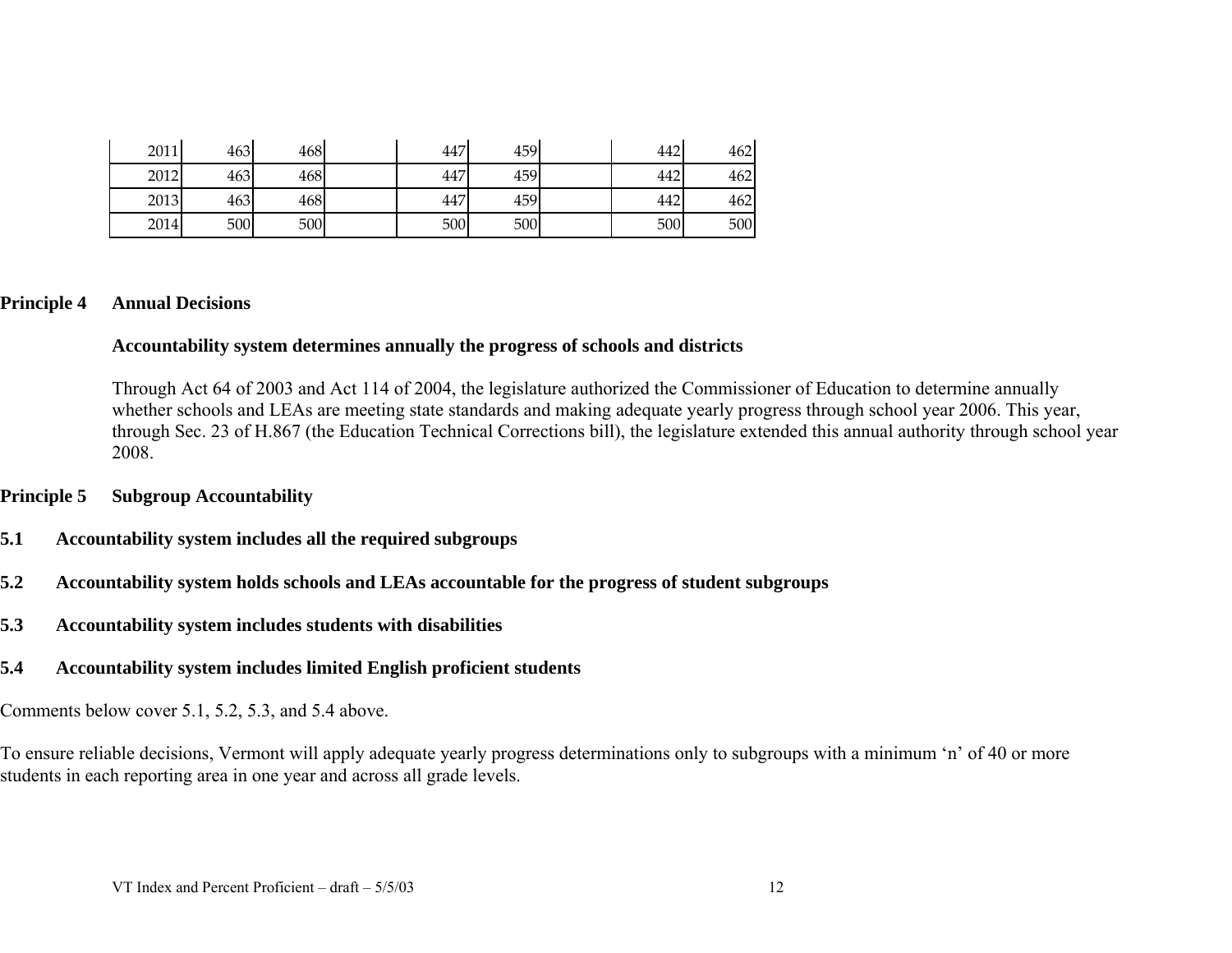Concerning the use of alternate assessments in accountability for students with disabilities, Vermont is preparing materials that update our alternate assessment system for the May 2006 Peer Review.

LEP students are included in the academic assessments following the flexibility provided by U.S. Department of Education LEP students who have attended school in the United States for less than one year are not required to participate in Reading/ELA assessments, but must participate in the mathematics and English language proficiency assessments. Vermont clarifies that it does not count fluent English proficient students in the LEP subgroup at this time.

#### **5.5 Vermont has determined the minimum number of students sufficient to yield statistically reliable information for each purpose for which disaggregated data are used.**

#### **5.6 Accountability system protects the privacy of students when reporting results and when determining AYP.**

Comments here apply to 5.5 and 5.6 above.

See comment at 5.4 above.

#### **Principle 6 Based on Academic Assessments**

#### **6.1 Accountability system is based primarily on academic assessments**

Please see comments under 1.1 and 1.2 above for a description of new assessments Vermont has adopted.

As stated before, we no longer use the Small Schools review.

#### **Principle 7 Additional Indicators**

- **7.1 Accountability system includes graduation rate for high schools.**
- **7.2 Accountability system includes an additional academic indicator for elementary and middle schools.**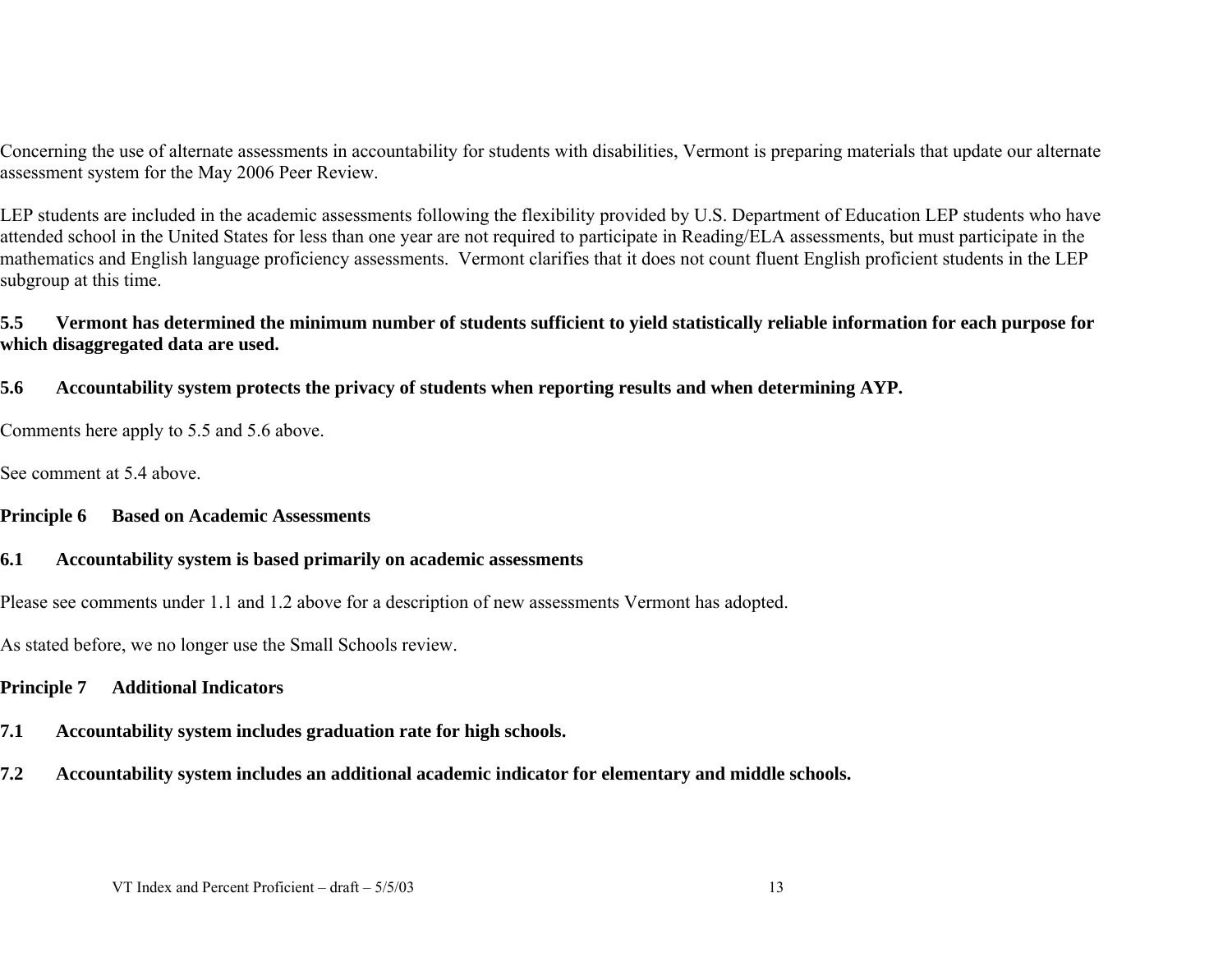## **7.3 Additional indicators are valid and reliable.**

Comments below relate to 7.1, 7.2, and 7.3.

Vermont's updated calculation of graduation rate for high schools is a longitudinal cohort count and will allow for the disaggregation of subgroups, if needed, for safe harbor. Because this calculation counts transfers-in for the first time, the State has set the graduation rate at 72%. This change does not impact the number of schools that are below the threshold for not making AYP.

For the Spring 2006 AYP decision, Vermont will use the achievement of students in the bottom performance level of the NECAP Reading test for all grades tested in a school as the "additional academic indicator" for AYP purposes. This aligns with the State's past use of the bottom two-achievement levels of the NSRE Reading Basic Understanding reporting area for schools that did not have grade 2 VT-DRA results. The criterion for identification remains unchanged at 15% or more of students in the lowest achievement level.

# **Principle 8 Separate Decisions for Reading/Language Arts and Mathematics**

#### **8.1 Accountability system holds students, schools, and districts separately accountable for reading/language arts and mathematics**

There is no change in this section.

# **Principle 9 System Validity and Reliability**

#### **9.1 Accountability system produces reliable decisions**

Apart from the use of a minimum 'n' of 40 students each year (instead of combining two years of test results in earlier years), there has been no change in the section.

### **9.2 Accountability system produces valid decisions**